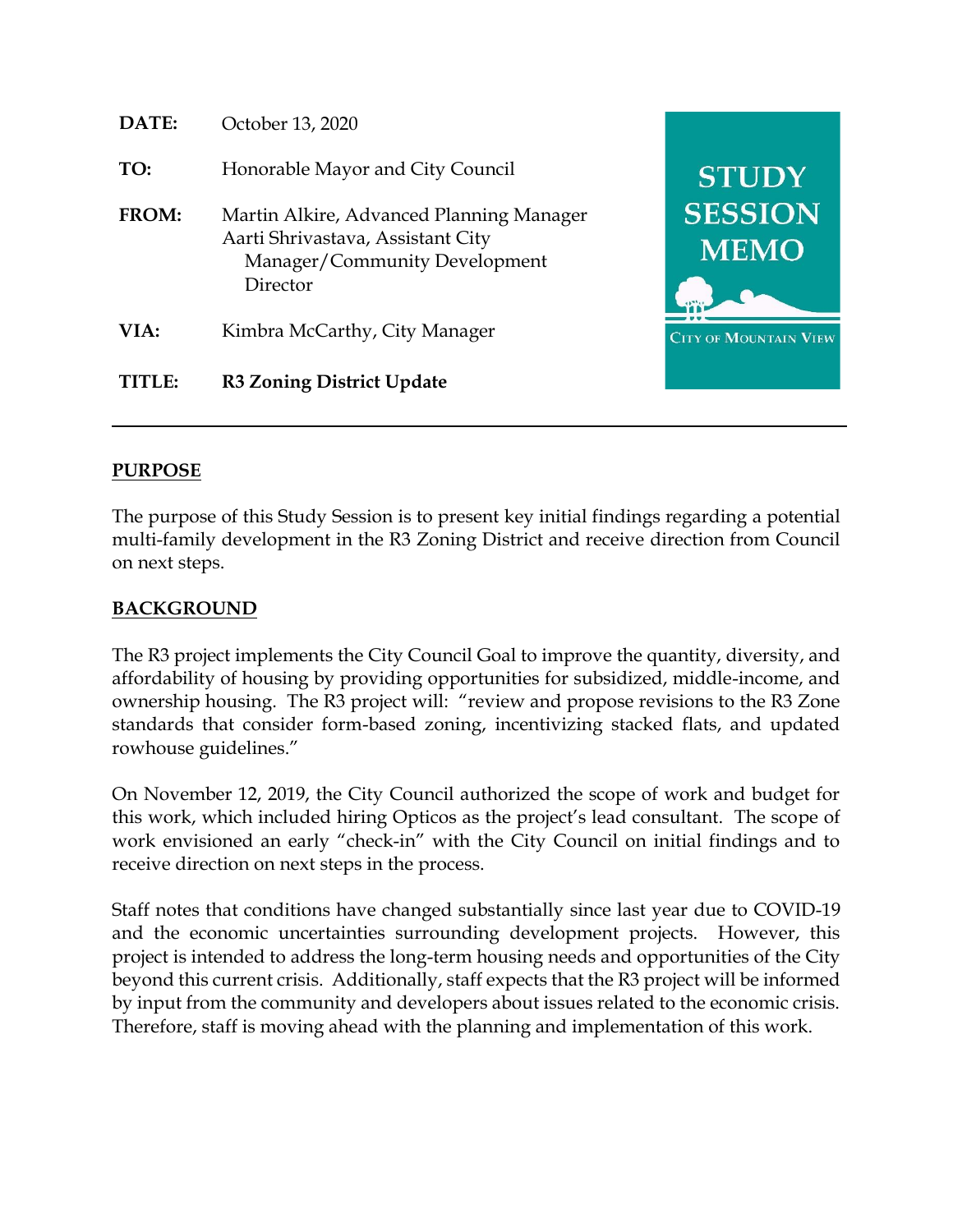# **DISCUSSION**

This Study Session memorandum presents the following:

- An overview of the R3 Zone;
- Findings and observations of current constraints for producing new stacked-flat multi-family housing in the R3 Zone; and
- Proposed key next steps, including an overall framework for further analysis as well as public outreach.

# **R3 Zone—Overview**

R3 Zoning Districts are located throughout the City and can be adjacent to single-family neighborhoods, commercial areas, or busy corridors. The R3 Zone includes 1,775 parcels (noncondominium) with approximately 11,800 noncondominium multi-family units (see Attachment 1—R3 Zoning Map). Many R3 residential buildings are older, built in the 1950s, 1960s, and 1970s.

All multi-family residential rental buildings with three units or more built in Mountain View before 1995 are subject to rent stabilization and eviction protections per the City's Community Stabilization and Fair Rent Act (CSFRA). Approximately 480 acres of R3 properties have residential buildings built before 1995 and are covered by CSFRA protections, totaling approximately 11,500 units.

The City's R3 Zoning Code allows single-family homes, duplexes, small-lot single-family, townhouses, rowhouses, and apartments. The R3 Zoning Code allows densities up to approximately 33 units per acre (up to 46 units per acre for R3-d depending on the building type and lot size). The City also uses special development standards and guidelines for small-lot single-family, townhouse, and rowhouse projects. The R3 Zoning Code's base development standards, such as density, height, etc., are used to guide new apartment building development (also known as stacked flats).

Recent projects in the R3 Zone tend to be one of two types. The first type, rowhouse projects, have been an attractive development type in Mountain View and have been built throughout the R3 Zone. Rowhouse projects have, however, reduced the number of sites that could accommodate new stacked-flat developments at higher densities. Recent City Code changes with higher Below-Market-Rate (BMR) requirements for rowhouse projects and the passage of Senate Bill 330 (SB 330) requiring replacement of existing onsite units have slowed the pace of these projects.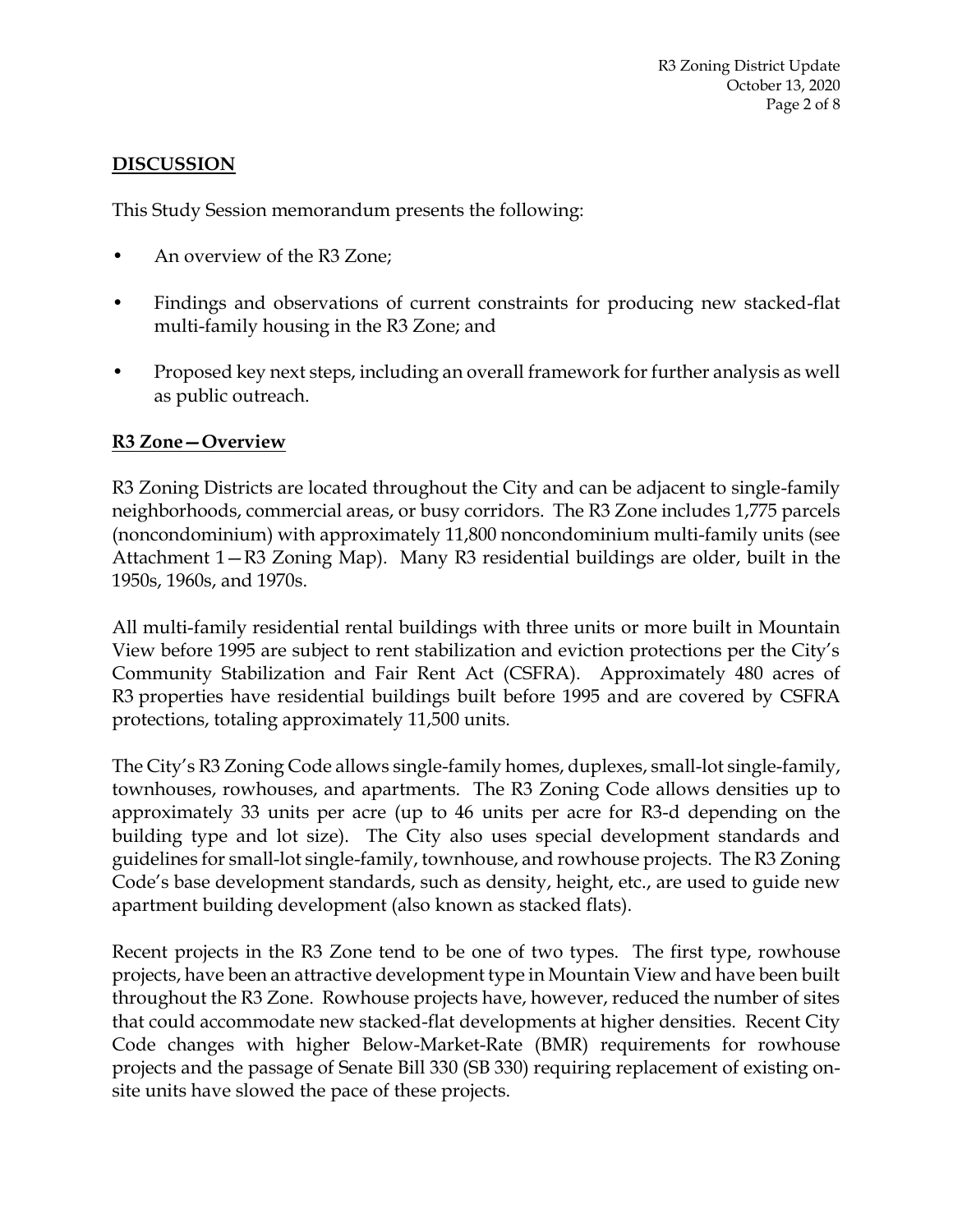Another development type is newer R3 stacked-flat projects that have tended to be more "high-end" projects that charge premium rents. These projects include more in-demand amenities, such as pools, fitness centers, theater rooms, etc., than older, more basic and naturally affordable apartments in the City. As noted above, the passage of SB 330, which requires replacement of existing on-site units, has greatly reduced the number of these types of redevelopment projects.

## **Initial Findings and Observations**

The Opticos team began their analysis by reviewing existing conditions and development trends in the R3 Zoning District. They also coordinated closely with City staff, including the anti-displacement Housing and Neighborhood Services team. Two virtual meetings were also held with multi-family developers to understand the current development environment which might limit or constrain new R3 Zone development.

1. R3 Zone is Used to Regulate Diverse Developments in Many Contexts.

A key finding is that the current R3 Zoning District standards are not flexible enough to incentivize new stacked-flat development on different-sized lots and in different areas of the City. A more flexible and context-specific set of "R3 sub-area" standards should be explored to help facilitate new stacked-flat development. This approach would break up the R3 Zoning District into smaller areas based on different geographic contexts, opportunities and constraints, and standards for different lot sizes (from small to extra-large sites).

For example, a sub-area approach could explore different standards within different areas, such as:

- In areas adjacent to single-family neighborhoods, a new sub-area zone could require height transitions to surrounding development while modifying other standards, such as open area or side setbacks;
- In areas within walking distance to transit or services, a new sub-area zone could reduce or eliminate parking; or
- In sub-area zones with small lots, modified standards could help facilitate more "missing middle" house-scale developments, such as duplexes, triplexes, or fourplexes.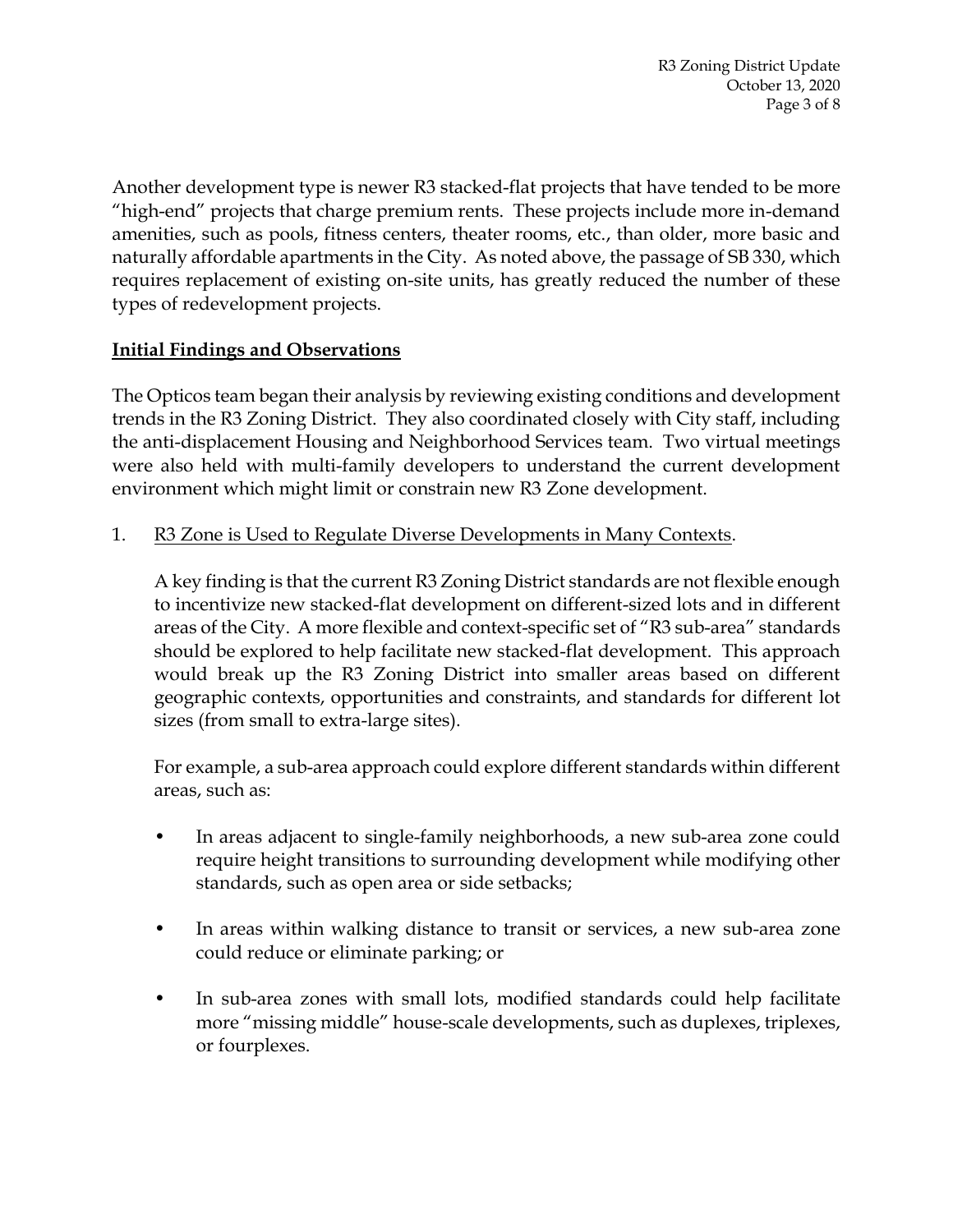#### 2. Feasibility Analysis.

 $\overline{a}$ 

The R3 team's initial analysis focused on how current R3 standards and market conditions affect the feasibility of new developments. This work included several iterations of both "physical" and "financial feasibility" analyses.

It is important to note that while feasibility is a key part of the analysis, it is only one of several factors under consideration when proposing changes to the R3 Zone. Additional factors that will need to be further considered include:

- R3 adjacencies (i.e., where R3 areas are closer to corridors and/or high-quality transit could be areas for greater intensification. R3 areas adjacent to singlefamily neighborhoods could include less intensification with special transitional development standards.);
- R3 clusters of consistent lot widths (i.e., clusters of small or medium lots could include calibrated standards to address these conditions); and
- The desired degree of change (i.e., where change or preservation is desired).

The physical analysis tested how different-sized  $R3$  lots<sup>1</sup> could accommodate stacked flats under current R3 standards. Parcels were organized primarily by lot width as an indicator of size as this characteristic is generally a key factor in determining what can be built/fit on a parcel. Several building prototypes were used to test feasibility. These prototypes were based on market-rate rental projects of different building and parcel sizes and included 15 percent BMR units.2 Then, these prototypes were tested for feasibility with theoretical modifications to R3 standards to reflect an updated standard.

The prototypes were then tested for financial feasibility under current local market conditions. The financial analysis included construction costs; "soft costs," such as design and development; developer return; and permit and impact fees.

The analysis showed that new R3 prototype projects do not necessarily meet current R3 standards, and the most feasible projects would be on primarily larger lot sizes.

<sup>1</sup> Lot types: Small, up to 99' wide; Medium, 100' to 199' wide; Large, 100' to 199' wide, 155' to 300' deep; X-Large, 100' to 199' and >200' wide, >300' deep; and Outlier, < 100' wide, > 300' deep.

<sup>&</sup>lt;sup>2</sup> The analysis did not study for-sale developments, which are generally more financially feasible than rental units under this analysis. However, factors such as construction liability insurance may limit the feasibility of for-sale developments.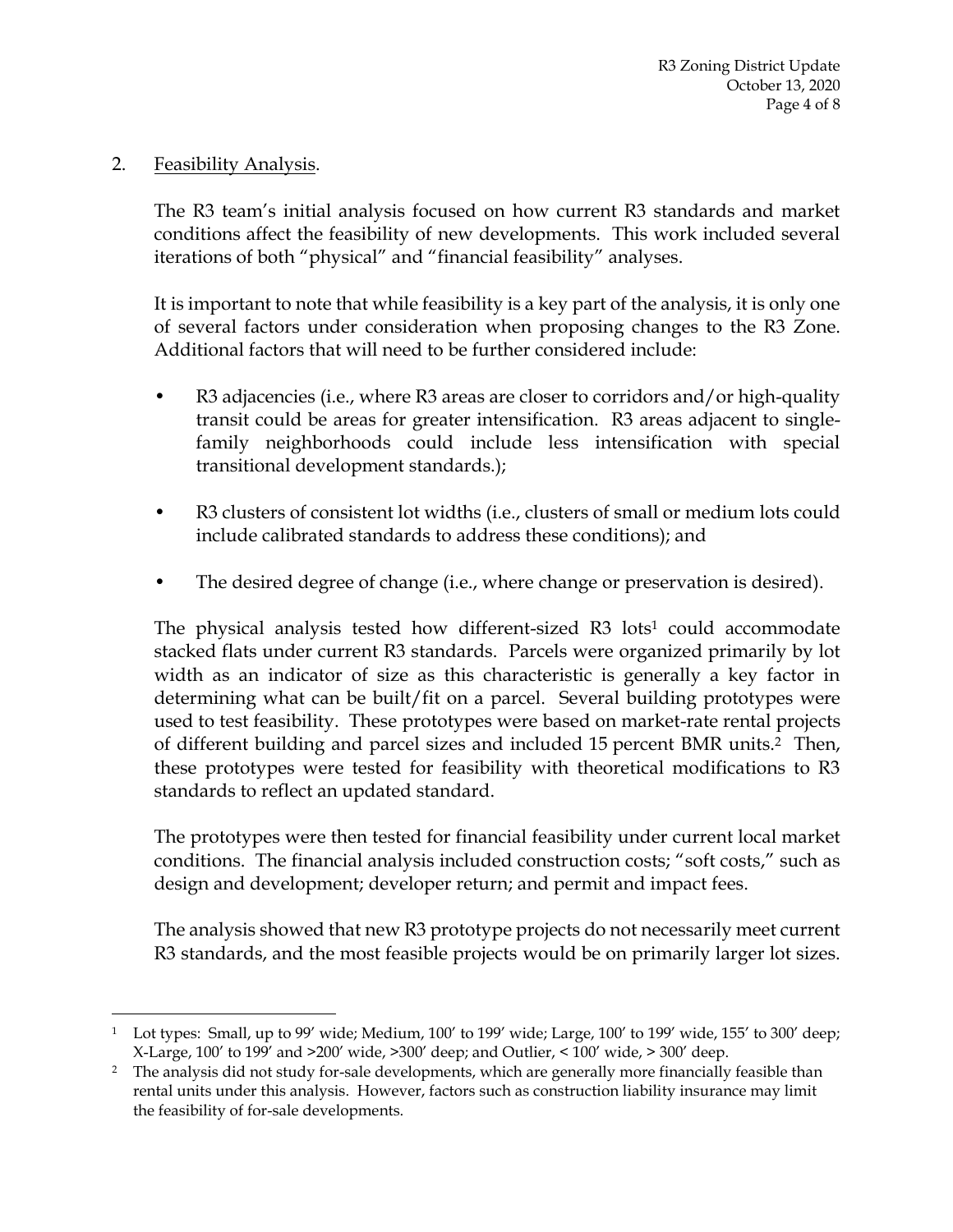This is due to the current constraints of the R3 Zoning Code in terms of densities, heights, and other development standards, including parking requirements.

Table 1 lists the R3 standards that limit feasibility and what would need to be changed to improve feasibility.

|                     | Lot      | <b>R3 Code Maximum</b>        |       |            | <b>Potential Influences on</b>  |                                 |  |
|---------------------|----------|-------------------------------|-------|------------|---------------------------------|---------------------------------|--|
| <b>Standard</b>     | Category | or Standards                  |       |            | Feasibility                     |                                 |  |
|                     |          | Lot                           | Max.  | Max. Units | Min.                            | Min. Units                      |  |
|                     |          | Area                          | Units | per Acre   | Units                           | per Acre                        |  |
| Density             | Small    | $9,000$ sf                    | 5     | 24         | 8                               | 39                              |  |
|                     | Medium   | 12,500 sf                     | 9     | 31         | 44                              | 153                             |  |
|                     | Medium   | 13,700 sf                     | 10    | 31         | 44                              | 140                             |  |
|                     | Large    | 19,000 sf                     | 16    | 36         | 64                              | 147                             |  |
|                     | X-Large  | 74,760 sf                     | 85    | 51         | 183                             | 49                              |  |
|                     | X-Large  | 118,125 sf                    | 139   | 49         | 315                             | 51                              |  |
|                     |          |                               |       |            |                                 |                                 |  |
| <b>Building</b>     | Small    | 3 stories                     |       |            |                                 | Additional height (1-2 stories) |  |
| Height              | Medium   | 3 stories                     |       |            | improves feasibility            |                                 |  |
|                     | Large    | 3 stories                     |       |            |                                 |                                 |  |
|                     | X-Large  | 3 stories                     |       |            |                                 |                                 |  |
|                     |          |                               |       |            |                                 |                                 |  |
| <b>Setbacks</b>     | Small    | $\overline{15}'$ min.         |       |            | Reductions in setbacks can      |                                 |  |
|                     | Medium   | $15'$ min.                    |       |            | improve feasibility             |                                 |  |
|                     | Large    | 15' min.                      |       |            |                                 |                                 |  |
|                     | X-Large  | 15' min.                      |       |            |                                 |                                 |  |
|                     |          |                               |       |            |                                 |                                 |  |
| <b>Lot Coverage</b> | Small    | 35%                           |       |            | Particularly on larger lots,    |                                 |  |
|                     | Medium   | 35%                           |       |            | increases in buildable          |                                 |  |
|                     | Large    | 35%<br>coverage can result in |       |            |                                 |                                 |  |
|                     | X-Large  | 35%<br>increased feasibility  |       |            |                                 |                                 |  |
|                     |          |                               |       |            |                                 |                                 |  |
| <b>Floor Area</b>   | Small    | 1.05 FAR                      |       |            | 1.25 to 2.5 FAR                 |                                 |  |
| Ratio (FAR)         | Medium   | 1.05 FAR                      |       |            | (FAR depends on the parking     |                                 |  |
|                     | Large    | 1.05 FAR                      |       |            | system used)                    |                                 |  |
|                     | X-Large  | 1.05 FAR                      |       |            |                                 |                                 |  |
|                     |          |                               |       |            |                                 |                                 |  |
| Parking             | Small    | 1 per bedroom                 |       |            | Generally, reductions of        |                                 |  |
| Requirements        | Medium   | 1 per bedroom                 |       |            | parking requirements to 1       |                                 |  |
|                     | Large    | 1 per bedroom                 |       |            | space per unit or less increase |                                 |  |
|                     | X-Large  | 1 per bedroom                 |       |            | feasibility                     |                                 |  |
|                     |          |                               |       |            |                                 |                                 |  |

## **Table 1: R3 Standards and Feasibility**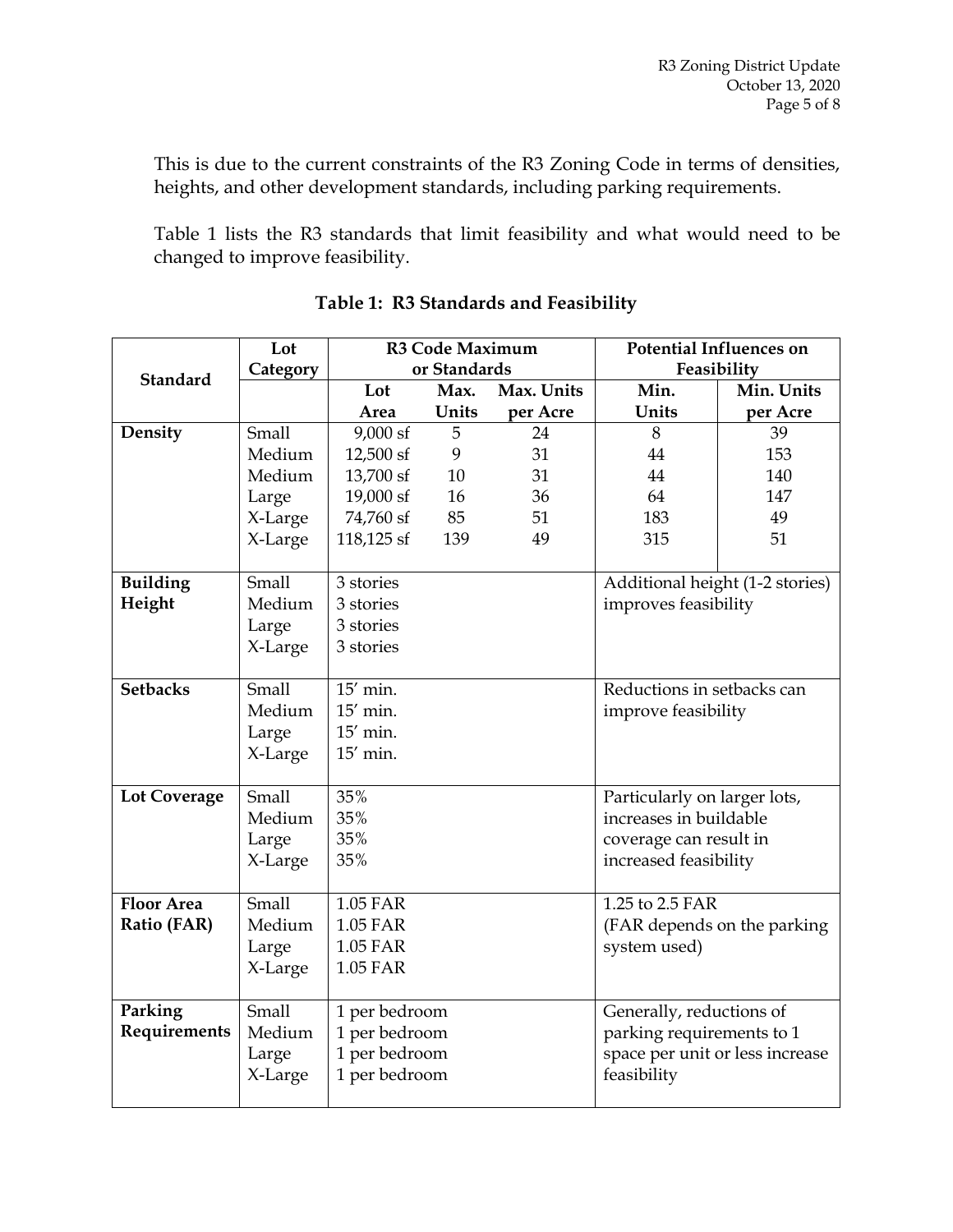| <b>Standard</b>     | Lot      | <b>R3 Code Maximum</b> |       |            | <b>Potential Influences on</b> |            |  |
|---------------------|----------|------------------------|-------|------------|--------------------------------|------------|--|
|                     | Category | or Standards           |       |            | Feasibility                    |            |  |
|                     |          | Lot                    | Max.  | Max. Units | Min.                           | Min. Units |  |
|                     |          | Area                   | Units | per Acre   | Units                          | per Acre   |  |
| <b>On-site Open</b> | Small    | 55%                    |       |            | Reductions in the on-site      |            |  |
| <b>Space</b>        | Medium   | 55%                    |       |            | open-space requirement         |            |  |
|                     | Large    | 55%                    |       |            | result in increased project    |            |  |
|                     | X-Large  | 55%                    |       |            | feasibility                    |            |  |
|                     |          |                        |       |            |                                |            |  |

## 3. Residential Yield.

The analysis demonstrated that changes in development standards to attain more feasible stacked-flat projects in the R3 Zone could result in the creation of up to 12,000 new units over time. This is a very high-level assumption over a very longterm development horizon, and the ultimate yield will depend on the effectiveness of modified development standards and future market conditions. Staff intends to use this approximate residential yield as the basis for the project's California Environmental Quality Act (CEQA) document, which is required to analyze the maximum scope of a project.

## **Public Outreach**

The public outreach approach will be guided by the overarching principles of an R3 subarea zone approach (**location**), what we want to change (**development standards**), and what we want that change to look like (**form-based code and desired character**). Public input will be focused within this framework. The following are the key elements of the proposed public outreach work:

- Virtual Community Workshops. Due to COVID-19, community workshops will be held via Zoom.
	- Workshop No. 1—late October. The first workshop will present preliminary options for potential modifications to different sub-areas of the R3 zone. Information will also be presented on how Form-Based Codes and "missing middle" policy approaches can be integrated within the R3 work.
	- Workshop No. 2—mid-November. The second workshop will present draft R3 development standards for review.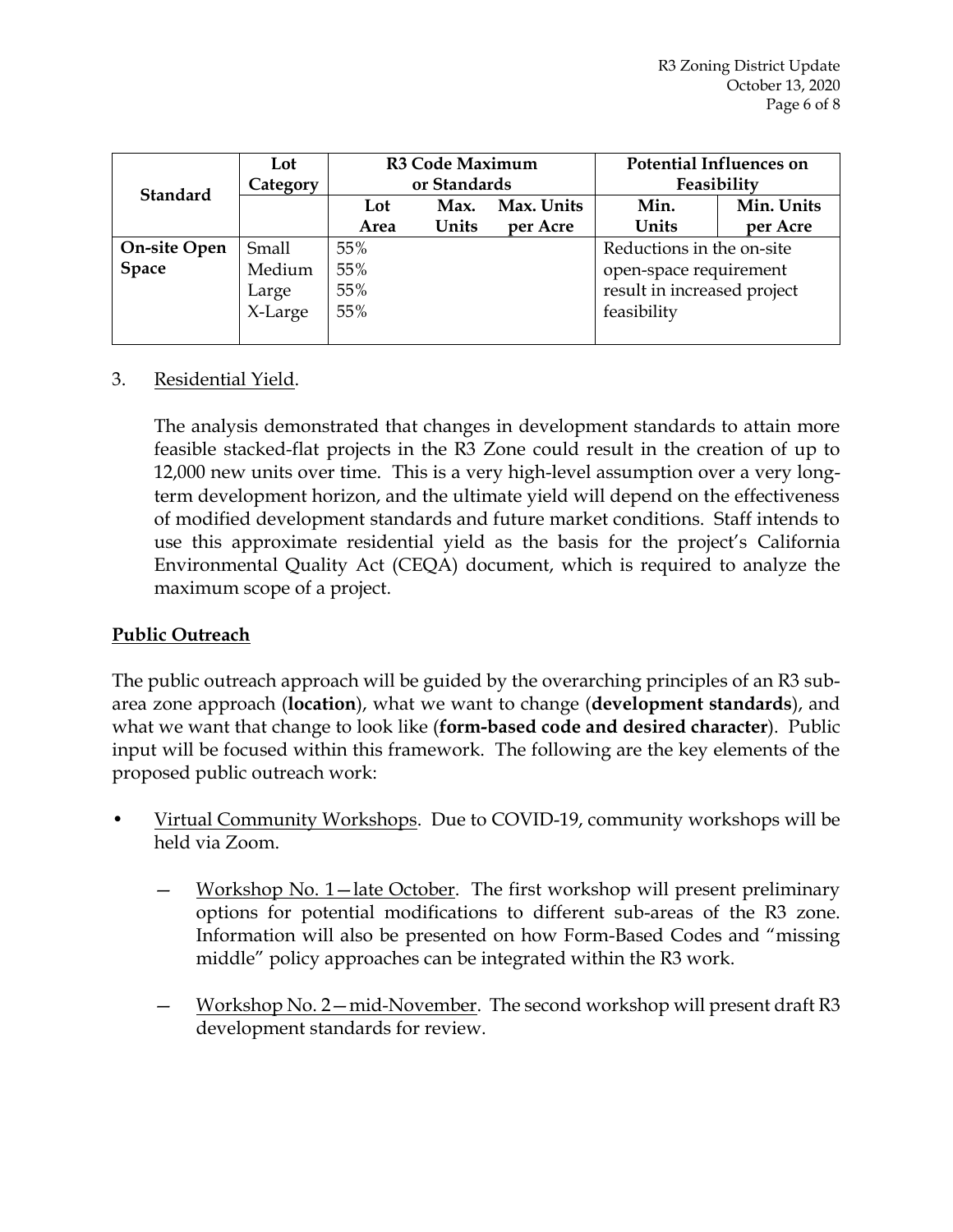- Community Input. The community input from Workshop Nos. 1 and 2 draft R3 materials will then be presented to the Environmental Planning Commission (EPC) and City.
- Stakeholders. The team will contact community members who have signed up to receive notifications via the City's website regarding R3-related meetings. The team will also send notices to all R3 property owners and tenants for the two community workshops. The team will also contact community groups, such as the Mountain View Coalition for Sustainable Planning and MV YIMBY, so they can sign up to receive City outreach notifications. The team can also make a presentation to the City Council's Ad Hoc Subcommittee on Race, Equity, and Inclusion at an appropriate point during this process.
- R3 Design Handbook. The R3 work also includes development of a new R3 Design Handbook. This handbook will accompany the form-based code to provide residential project types that can be used to help guide desirable development. The handbook could include examples and best practices for new development types preferred by the Mountain View community. The R3 team intends to solicit input on some of the content for this handbook through a web-based survey.
- Project Communication. A project website will provide updates to the schedule and project.

## **Displacement Response Coordination**

The R3 team will conduct community outreach workshops to help determine preferences for the desired form and character of new development while considering potential increases in density. Following this work, the R3 team will coordinate with the Housing and Neighborhood Services Division on how the R3 work can inform potential displacement strategies. For examples, these potential strategies could include, but not be limited to, increases in densities to incentivize replacement units on-site, alternative mitigations to on-site replacement, etc.

# **CONCLUSION**

In conclusion, initial analysis identifies which R3 standards limit the feasibility of new development, and a new R3 sub-area approach is proposed. This analysis and approach is recommended to form the next phase of project work, including public outreach.